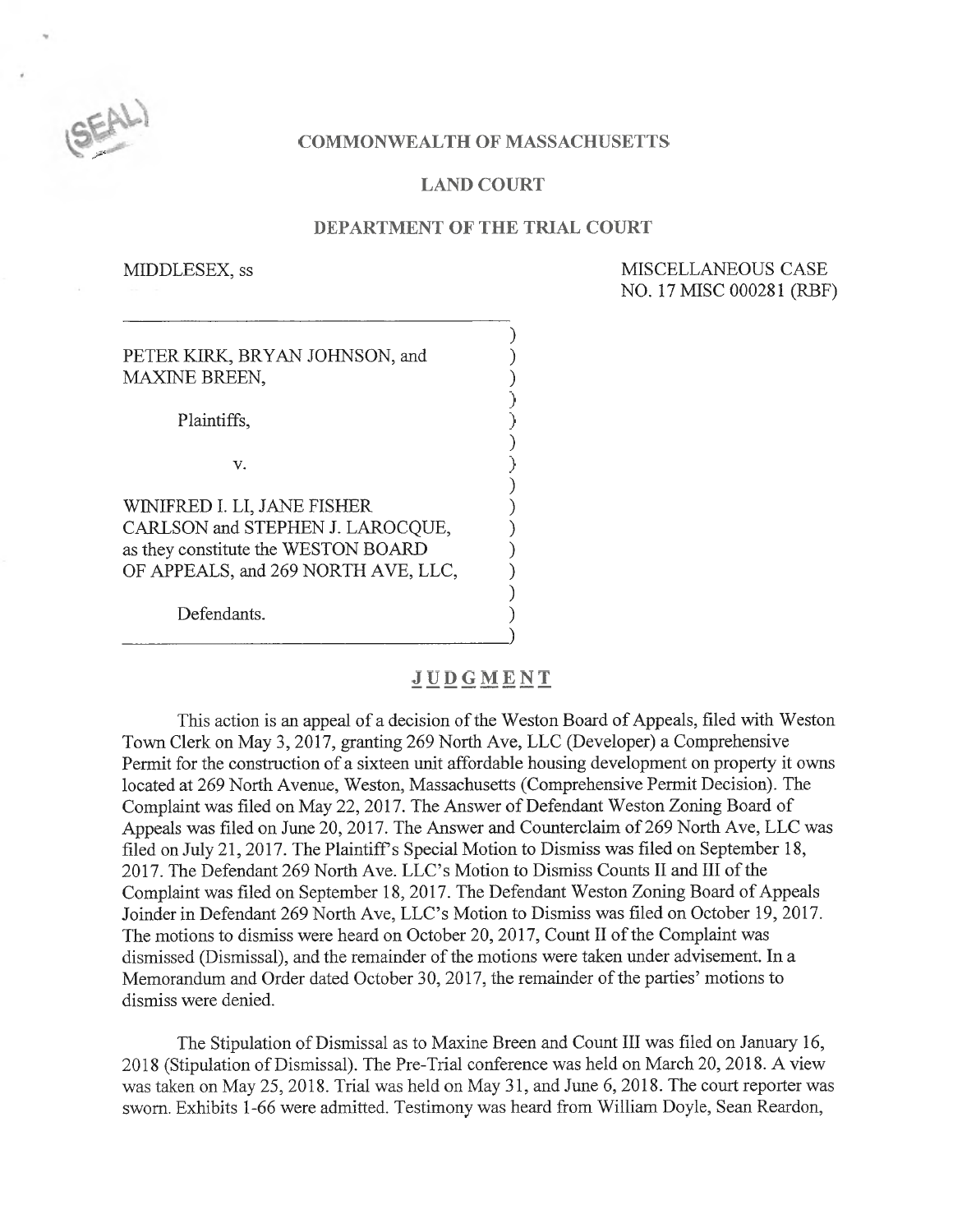Peter Kirk, Brian Johnson, Michael Boucher, Edward Ionata, and John Coppinger. The trial <sup>t</sup>ranscript was filed on July, 3, 2018. The Defendant 269 North Avenue, LLC's Post-Trial Brief and Plaintiff's Post-trial Memorandum of Law were filed on August 3, 2018. I heard the closing <sup>a</sup>rguments on August 8, 2018. At that time the court found that the Abutters' presumption of <sup>s</sup>tanding had been rebutted and took the remainder of the case under advisement. In a Decision <sup>o</sup>f even date, the court (Foster, J.) has made findings of fact and rulings of law.

<sup>I</sup>n accordance with the October 29, 2017 Dismissal, the January 16, 2018 Stipulation of <sup>D</sup>ismissal, and the court's Decision issued today, it is

<sup>O</sup>RDERED, ADJUDGED, and DECLARED that the Comprehensive Permit Decision i<sup>s</sup> AFFIRMED. It is further

ORDERED and ADJTJDGED that Count I of the Complaint is DISMISSED with prejudice. It is further

ORDERED and ADJUDGED that Count II of the Complaint is DISMISSED without prejudice. It is further

ORDERED and ADJUDGED that Count III of the Complaint is DISMISSED with <sup>p</sup>rejudice as to a claim seeking prospective declaratory relief against the Developer for trespass or nuisance on Maxine Breen's property at 266 North Avenue, Weston from stormwater runoff from the Project, but does not preclude Maxine Breen from appealing the issuance of a permit from the Town of Weston to the Developer to connect the Project's stormwater management system to the drainage system in Route 117 (the Connection Permit), or from bringing any other <sup>c</sup>laims against the defendants arising from the connection of the Project's stormwater <sup>m</sup>anagement system into the Route 117 drainage system. It is further

ORDERED and ADJUDGED that Count IV of the Complaint as to Maxine Breen is <sup>D</sup>ISMISSED with prejudice. It is further

<sup>O</sup>RDERED, ADJUDGED, and DECLARED under Count IV of the Complaint that the <sup>D</sup>eveloper may not unilaterally destroy trees situated either on the property lines that it shares <sup>w</sup>ith Peter Kirk and Bryan Johnson or on their properties, with the caveat that the Developer has <sup>t</sup>he right to cut roots and branches on its property irrespective of the effect such actions have on living trees. It is further

ORDERED and ADJUDGED that 269 North Ave, LLC's Counterclaim is DISMISSED <sup>w</sup>ith prejudice except to the extent that there is an appeal of the Connection Permit or the initiation of any other claims arising from said connection. It is further